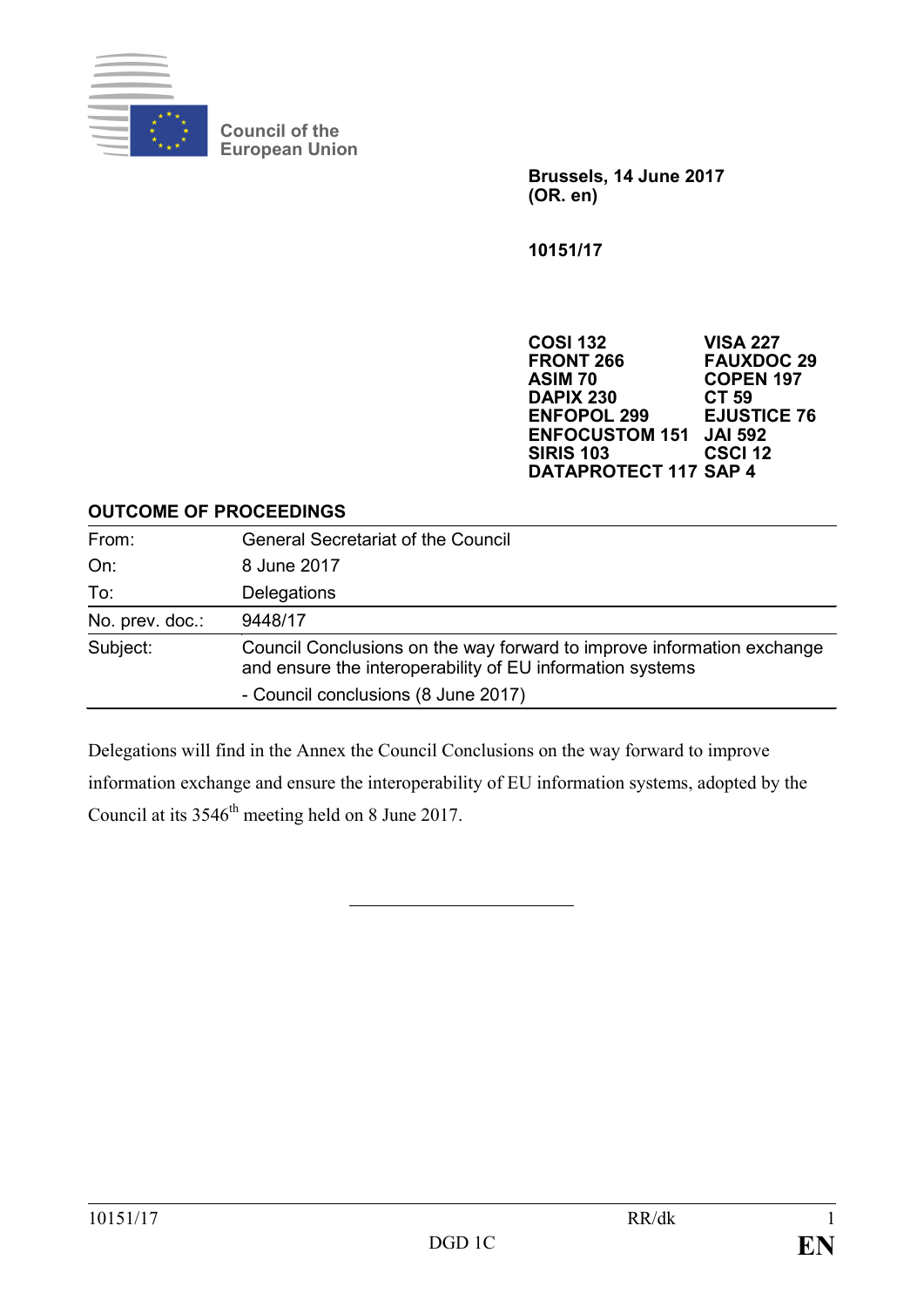## **ANNEX**

# **Council Conclusions on the way forward to improve information exchange and ensure the interoperability of EU information systems**

### THE COUNCIL OF THE EUROPEAN UNION

CONVINCED that the Member States of the European Union can only provide security and protection for their people through a common effort, as only together do they have the relevant means and information, in particular as regards identifying those persons who enter the Area of Security, Freedom and Justice threatening common European values;

HAVING REGARD to the Renewed EU Internal Security Strategy of 16 June 2015**[1](#page-1-0)** , stating that special attention should be given to European Union and Member State actions aimed at improving information exchange and accessibility, especially by ensuring the interoperability of different information systems and by encouraging the most appropriate choice of the relevant information exchange channel;

RECALLING that interoperability is a priority at the highest political level, as stated by the European Council in its Conclusions of 18 December 2015: 'The recent terrorist attacks demonstrate in particular the urgency of enhancing relevant information sharing, notably as regards (…) ensuring the interoperability of the relevant databases with regard to security checks';

<span id="page-1-0"></span>RECALLING that the recent terrorist attacks and other criminal acts showed that the use of fraudulent identity information repeatedly played a key role in the perpetrators' *modus operandi;*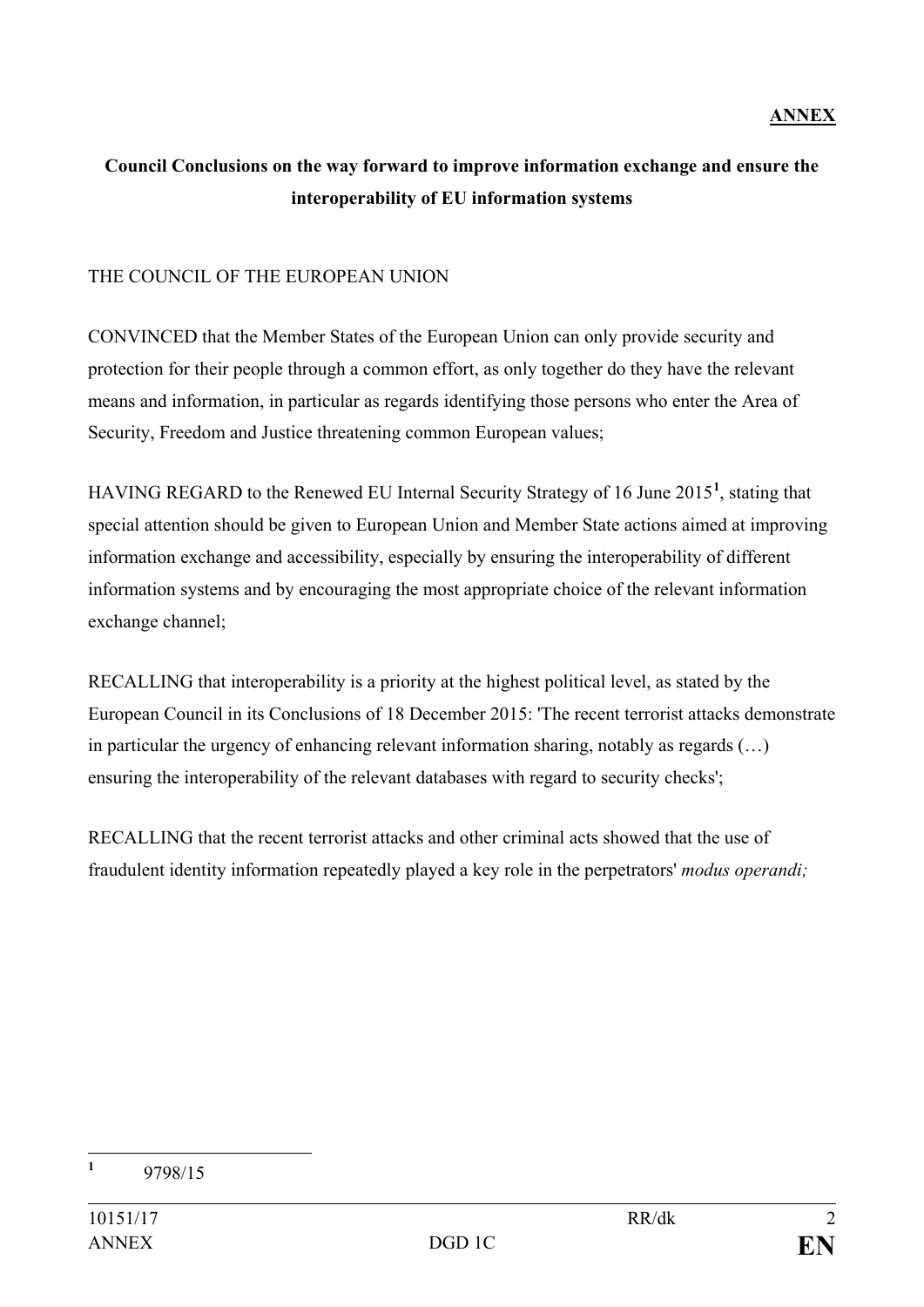BEARING IN MIND that the Commission in its Communication 'Stronger and Smarter Information Systems for Borders and Security' of 6 April 2016**[2](#page-2-0)** listed the following shortcomings related to information systems: sub-optimal use of functionalities of existing information systems, gaps in the EU's architecture of data management, a complex landscape of differently governed information systems, and a fragmented architecture of data management for border control and security;

RECALLING that in the aforementioned Communication, the Commission announced the setting up of the High-Level Expert Group on Information Systems and Interoperability, tasked to address the legal, technical and operational aspects of the different options to achieve interoperability of information systems, including the necessity, technical feasibility and proportionality of available options and their data protection implications;

RECALLING that the Roadmap to enhance information exchange and information management including interoperability solutions in the Justice and Home Affairs area**[3](#page-2-1)** , endorsed by the Council on 9-10 June 2016, includes an analysis of key challenges in relation to the EU information architecture in the JHA area and lists dedicated actions to address those challenges;

HAVING REGARD to Decision (EU) 2015/2240 of the European Parliament and of the Council of 25 November 2015 establishing a programme on interoperability solutions and common frameworks for European public administrations, businesses and citizens (ISA2 programme) as a means for modernising the public sector**[4](#page-2-2)** ;

CONVINCED that the interoperability of information systems is an area where the EU can make major progress and make a real difference for the benefit of all citizens and that a more integrated data management architecture is necessary in order to enhance both external border management and internal security in the EU by maximising the benefits of existing information systems, developing new and complementary actions to address existing gaps and improving the interoperability of information systems, as identified by the European Council and the Council;

<span id="page-2-0"></span> $\frac{2}{3}$  7644/16

<span id="page-2-1"></span> $\frac{3}{4}$  9368/1/16 REV 1

<span id="page-2-2"></span>**<sup>4</sup>** OJ L 318, 4.12.2015, p. 1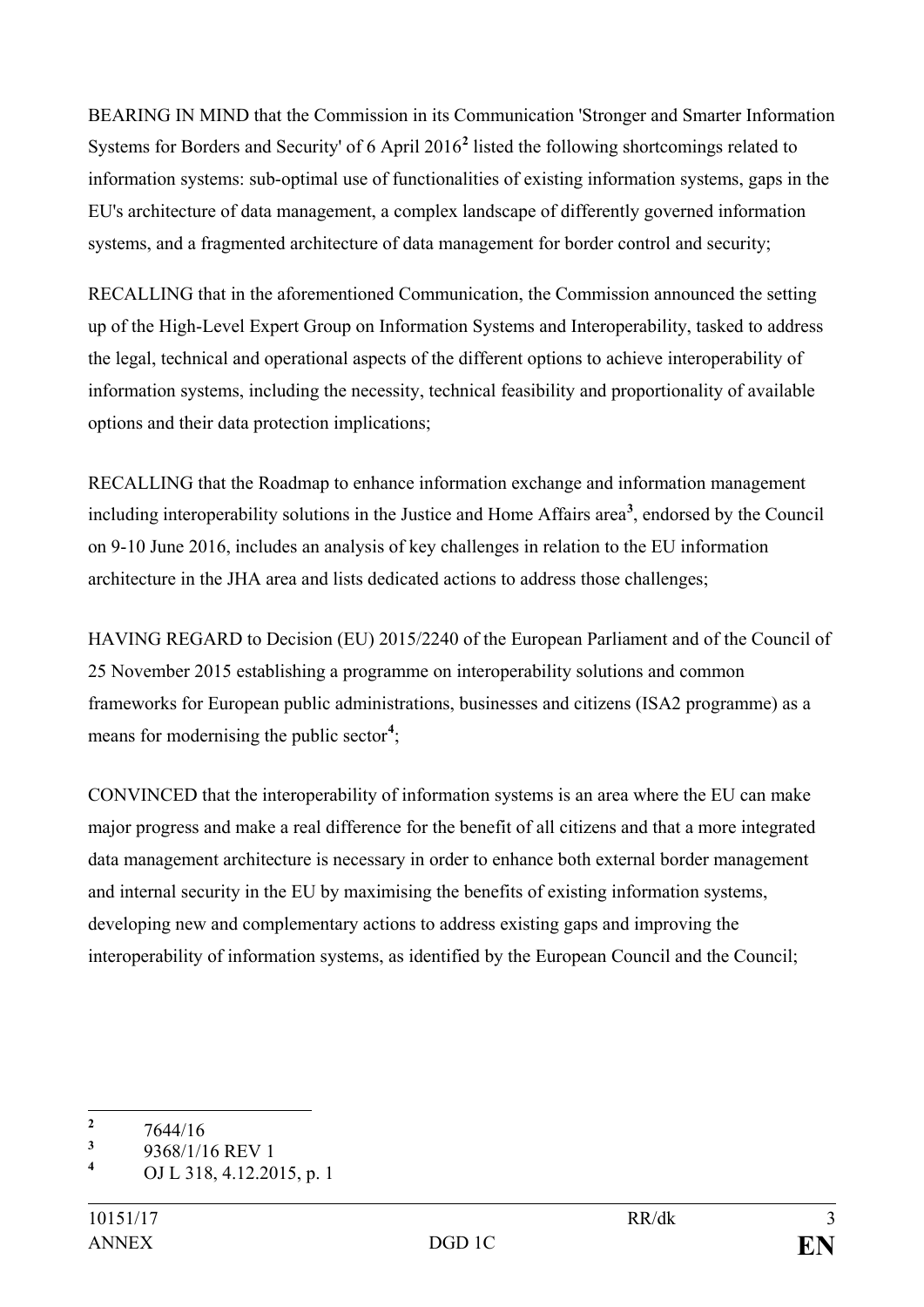AWARE THAT the quality of information shared and stored in EU databases is of utmost importance, and that the reliability of the stored data is indispensable in order to avoid the risk of mismatches and non-hits undermining the value of information systems;

CONSIDERING that access by Member State authorities competent for the prevention, detection and investigation of terrorist offences or of other serious criminal offences to EU information systems in the area of Justice and Home Affairs is of particular importance in terms of ensuring security at external borders, as well as internal security in all Member States, while also further contributing to maximising the value of such systems;

RECOGNISING that some of the current EU information systems are unevenly fed and consulted by Member States which prevents the full potential of those systems, in particular in the fight against serious crime and terrorism, from being exploited;

ACKNOWLEDGING that new information systems might also be needed in order to fill the current information gaps for border management and law enforcement, such as in relation to border crossings by EU citizens, holders of long-stay visas, residence cards and residence permits;

CONVINCED that solutions ensuring the interoperability of European data information systems are essential to tackle terrorist, crime-related and migratory challenges that the Union is facing, in particular by ensuring that individuals whose alphanumeric and/or biometric data are known in one database are recognised when that data is compared with data in another database;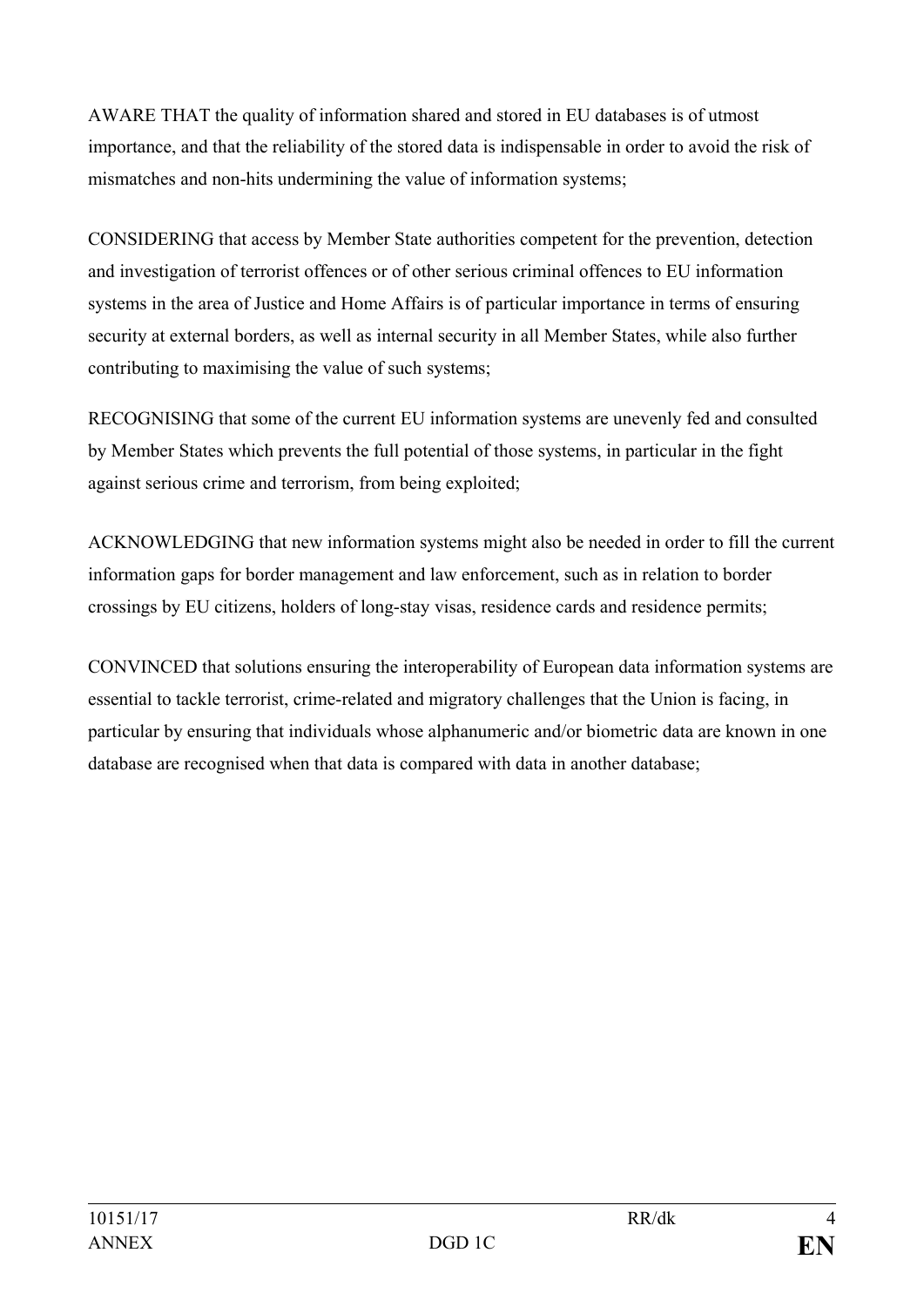RECALLING the Council Conclusions on Developing the EU Customs Union and its Governance**[5](#page-4-0)** , the Council Conclusions on the Commission Action plan to strengthen the European response to travel document fraud<sup>[6](#page-4-1)</sup>, the Council Conclusions on the sustainability of e-CODEX<sup>[7](#page-4-2)</sup> and the Roadmap on e-CODEX<sup>[8](#page-4-3)</sup>, and the Council Conclusions on improving criminal justice in cyberspace**[9](#page-4-4)** , in relation to various information systems in the area of Justice and Home Affairs;

AWARE THAT the increased sharing of information and the implementation of interoperability solutions will require technical and human resources as well as financial means at the EU level and within Member States;

UNDERLINING that Member States, EU institutions and agencies have an obligation to respect fundamental rights, in particular the right to privacy and the right to the protection of personal data;

## **HEREBY**

WELCOMES the final report by the High-Level Expert Group on Information Systems and Interoperability, including the statements by the EU Fundamental Rights Agency (FRA), the European Data Protection Supervisor (EDPS) and the EU Counter-Terrorism Coordinator (CTC) annexed to the report;

WELCOMES the finding by the EDPS, in the annex to the report, that the main obstacles to sustainable interoperability arise from the current legal basis of the information systems rather than merely from the data protection principles and that any solution should fully comply with data protection principles;

<span id="page-4-0"></span> $\frac{5}{6}$  7585/1/17 REV 1

<span id="page-4-1"></span> $\frac{6}{7}$  7696/17, 15502/16

<span id="page-4-2"></span> $\frac{7}{8}$  15774/14

<span id="page-4-3"></span> $\frac{8}{9}$  14465/16

<span id="page-4-4"></span>**<sup>9</sup>** 10007/16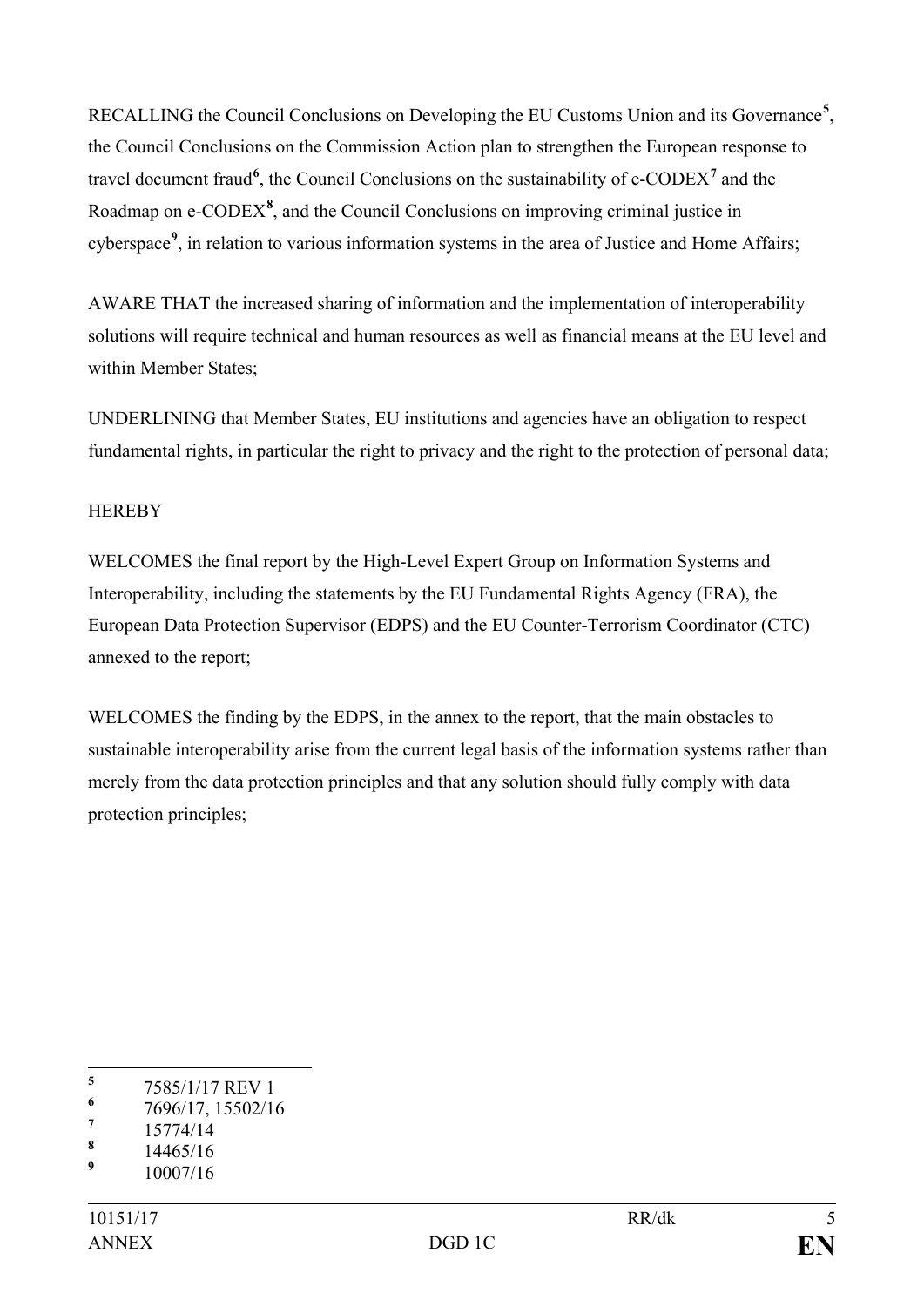WELCOMES the Commission's views and the proposed way forward to achieve the interoperability of information systems by 2020 on the basis of recommendations by the High-Level Expert Group, as set out in the Communication 'Seventh progress report towards an effective and genuine Security Union' of 16 May 2017**[10](#page-5-0)**;

IS COMMITTED to follow up on the discussions of the High-Level Expert Group with an approach that takes into account the cross-sectoral nature of challenges in the fields of migration, borders and security in a dedicated Council forum, under strategic guidance and close monitoring by the Standing Committee on Operational Cooperation on Internal Security (COSI). Where relevant, the Strategic Committee on Immigration, Frontiers and Asylum (SCIFA) and the Coordinating Committee in the area of police and judicial cooperation in criminal matters (CATS) may be consulted;

CALLS ON the Member States, the Commission and the European Agency for the Operational Management of Large-Scale IT Systems in the Area of Freedom, Security and Justice (eu-LISA) to improve **the quality of data** in the EU information systems by implementing as far as possible the data quality roadmap**[11](#page-5-1)** in the context of the fifth action list of the Renewed Information Management Strategy**[12](#page-5-2)**, and to develop, together with European Union Agency for Law Enforcement Training (CEPOL), and, where relevant, in cooperation with the European Union Agency for Law Enforcement Cooperation (Europol) and the European Border and Coast Guard Agency (Frontex), the necessary training modules on data quality for staff responsible for feeding and monitoring the systems at national level;

<span id="page-5-0"></span> $\frac{10}{11}$  9348/17

<span id="page-5-1"></span> $\frac{11}{12}$  13301/1/16 REV 1

<span id="page-5-2"></span>**<sup>12</sup>** 5307/2/17 REV 2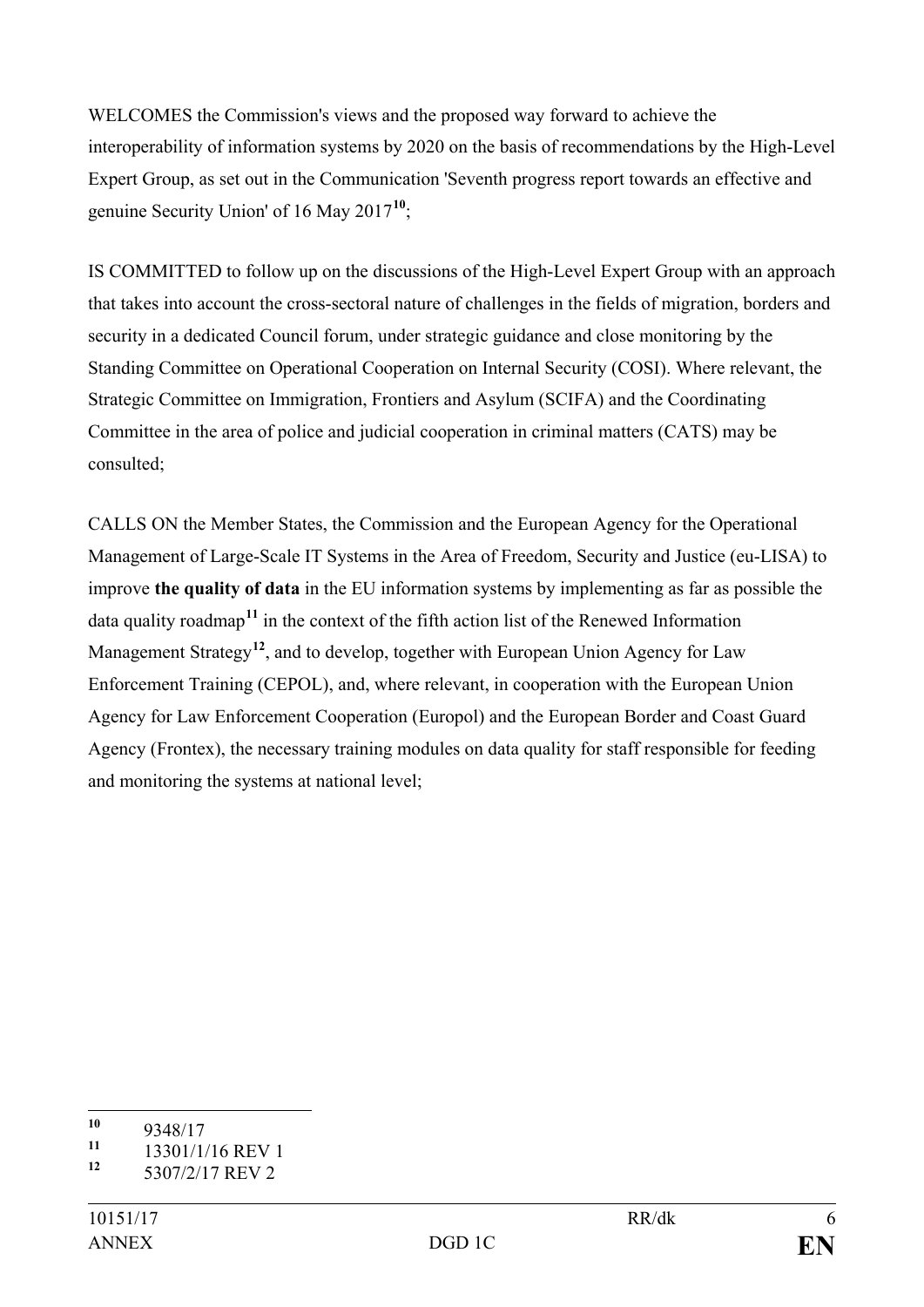INVITES the Commission, together with eu-LISA and in consultation with Member States, to establish – for all systems under the agency's operational responsibility – automated data quality control mechanisms and common data quality indicators, to work towards establishing a data warehouse with anonymised data, and, where necessary and appropriate, to present corresponding legislative proposals by the first quarter 2018;

CALLS ON the Commission, as regards **access to EU information systems in the area of Justice and Home Affairs by authorities competent for the prevention, detection and investigation of terrorist offences or of other serious criminal offences**, to explore options as proposed by the High-Level Expert Group for achieving greater simplification, consistency, effectiveness and attention to operational needs, and to make corresponding legislative proposals providing a necessary framework to facilitate such access in compliance with data protection principles, and present it for discussion at the Council in early 2018;

CALLS ON Member States, as regards **existing EU information systems**, to fully implement and apply the legislation on the Schengen Information System (SIS), the Visa Information System (VIS), the European Dactyloscopy (Eurodac) and Prüm Decisions, and to use these information systems and feed databases covered by those instruments in order to fully exploit their potential;

INVITES the Commission, Member States and eu-LISA, taking into consideration the findings of the High-Level Expert Group, to continue cooperating very closely on technical and operational improvements for the SIS, the VIS and Eurodac in order to continuously improve the existing information systems and to maximise their use, as well as to maximise their added value for the competent authorities using them, in particular by establishing a central automated fingerprint identification system (AFIS) within SIS. A possible solution to allow the ad-hoc and reciprocal exchange of information between Member States whether they apply the Schengen acquis in full, not yet or partially or do not take part in it, as envisaged in the Roadmap to enhance information exchange and information management including interoperability solutions in the Justice and Home Affairs area, should also be considered;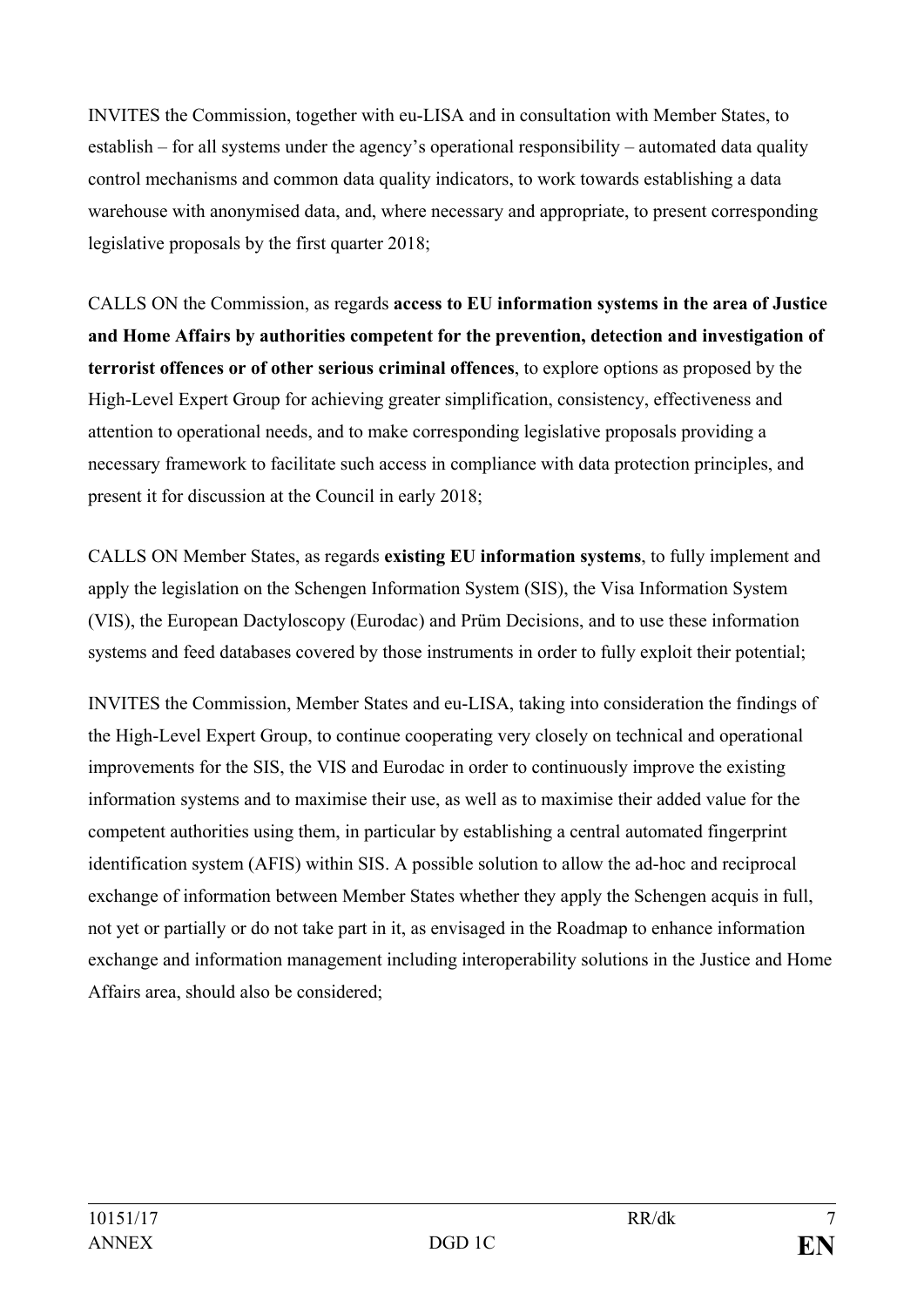CALLS on the co-legislators to seek a speedy and thorough finalisation of the negotiations on the legislative proposals for the improvement of the SIS and Eurodac;

INVITES the Commission, Europol and eu-LISA in consultation with Member States to explore and promote synergies between Europol data and other existing systems;

RECALLS the invitation in its Conclusions of 27 March 2017**[13](#page-7-0)** to the Commission to take the necessary actions, including a legislative proposal establishing the system of False and Authentic Documents Online (FADO) on a more solid basis, while ensuring its continuity and development;

IS COMMITTED, as regards **new EU information systems**, to seek a swift agreement on the proposals to establish an Entry/Exit System (EES) and to establish the European Travel Information and Authorisation System (ETIAS) in line with the conclusions of the European Council of December 2016, the Conclusions of the President of the European Council of March 2017 and the Joint Declaration on the EU's legislative priorities;

INVITES the Commission to:

- present a supplementary legislative proposal on centralised ECRIS-TCN by the end of June 2017;
- explore as soon as possible, after discussions among the relevant stakeholders about the possible need for the systematic recording of border crossings of all EU citizens, the proportionality and feasibility of such systematic recording, for example, in a dedicated database, and present its findings for discussion by the Council by the first quarter 2018;

<span id="page-7-0"></span>**<sup>13</sup>** 7696/17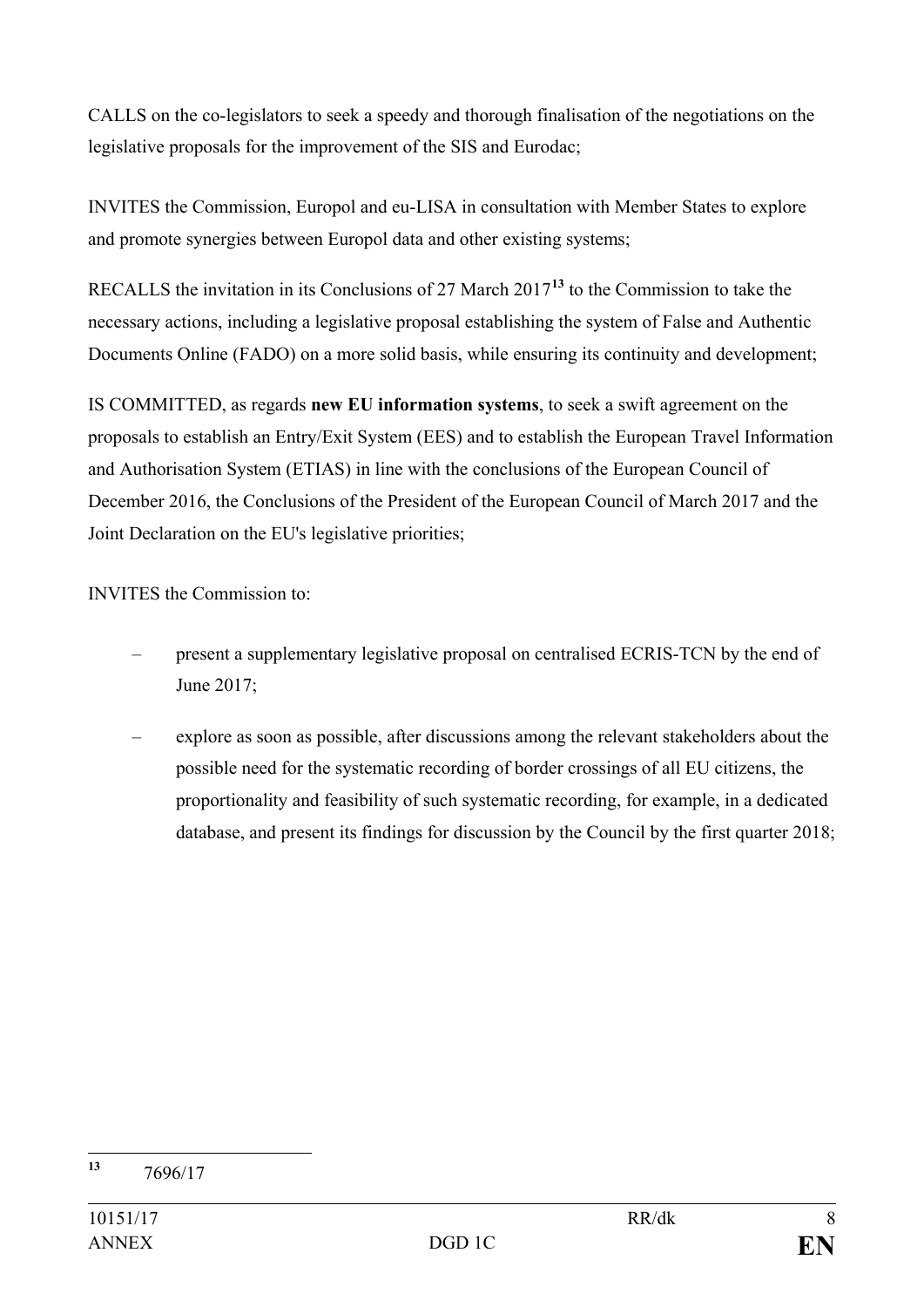- explore, together with Member States and with the technical support of eu-LISA, the feasibility of, possibilities for and alternatives to the targeted registration of achieved SIS hits, including the possible access by Europol thereto, and the improved availability of supplementary information contained in SIS forms, and present its findings for discussion by the Council by the first quarter 2018;
- undertake a feasibility study as a matter of priority for the establishment of a central EU repository containing information on long-stay visas, residence cards and residence permits, consider whether it is appropriate to include local border traffic permits in such a repository, and present its findings for discussion by the Council by the end 2017;

INVITES the Commission, as regards pursuing **the three dimensions of interoperability as proposed by the High-Level Expert Group,** together or in cooperation with eu-LISA, EDPS, FRA and other relevant stakeholders, where relevant and while ensuring the full compliance with the requirements of the Charter of Fundamental Rights and in particular the comprehensive framework for the protection of personal data in the EU, to:

- work towards creating a European search portal capable of searching in parallel all relevant EU systems in the areas of borders, security and asylum. The possibility of access to Europol data through the European search portal should also be examined together with Europol, and it should be explored, in consultation with Interpol, whether Interpol's databases could be accessed through a European search portal and, if so, which databases and under what conditions:
- explore the future implementation of a shared biometric matching service for all types of biometric data and analyse its use for the purpose of flagging the existence of biometric data from other systems, including the analysis, together with Europol, of how such a shared biometric matching service could also be used to cross-check Europol data;
- explore the future establishment of a common identity repository, including examining, together with Europol, the possibility of including Europol data in such repository;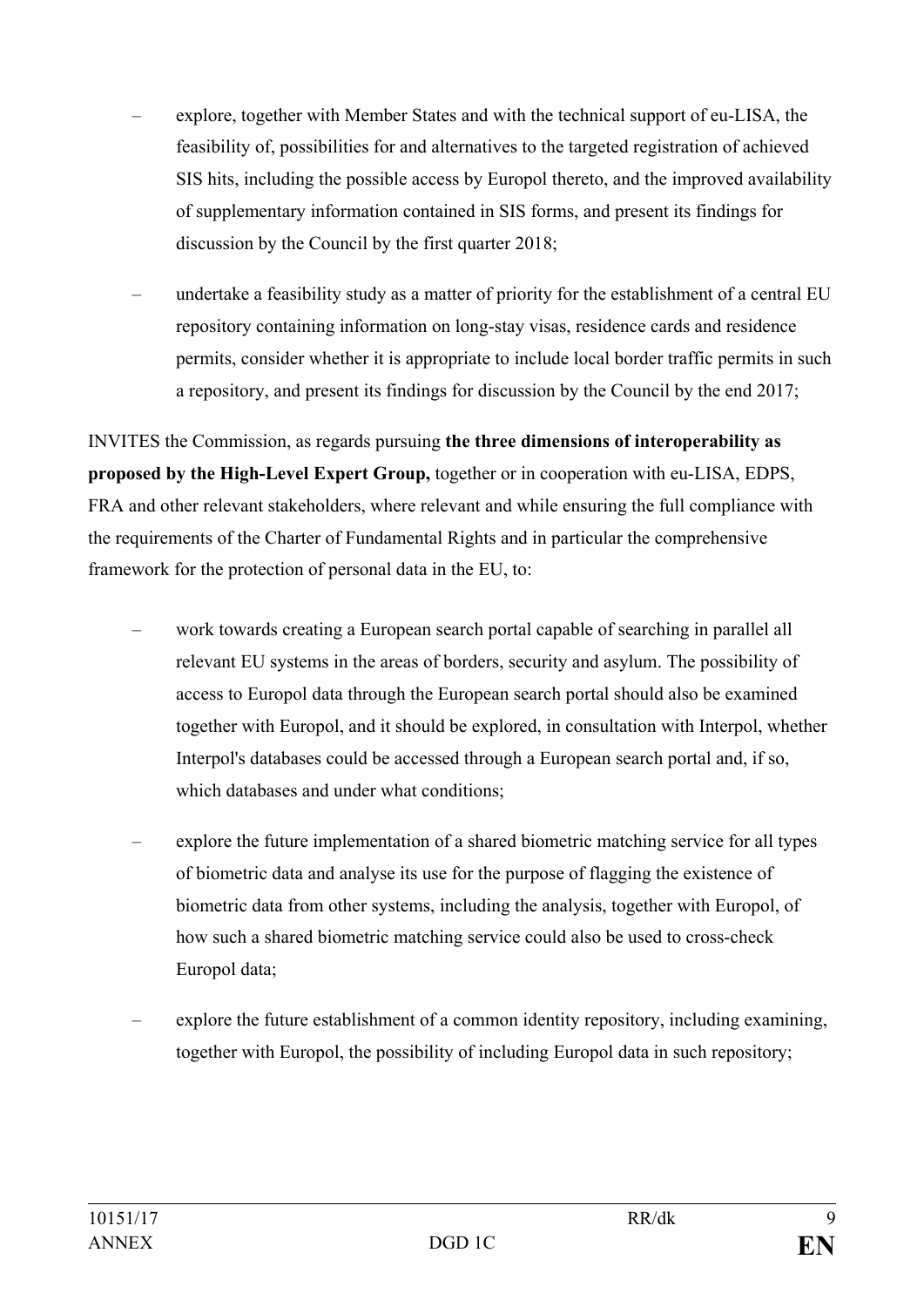– make legislative proposals as appropriate in line with the outcome of feasibility studies in early 2018, including a thorough impact assessment, in order to implement these interoperability solutions in practice by 2020;

INVITES the Commission, as regards **other aspects of interoperability and interoperability with other systems or information exchange mechanisms**, together or in cooperation with eu-LISA or other relevant stakeholders, such as national experts, to:

- consider, together with Member States, Europol, eu-LISA, Frontex and Interpol, ways to establish Universal Message Format (UMF) governance at EU level, allowing for a structured decision-making process and acting as a change management mechanism, taking into account the findings of the UMF-3 project in the context of the Renewed Information Management Strategy**[14](#page-9-0)**, and present its findings for discussion by the Council in 2018;
- continue to develop the import control system and undertake a feasibility study to further explore the technical, operational and legal aspects of interoperability of the security and border management systems with customs systems, and present its findings for discussion by the Council by the end of 2018;
- undertake a feasibility study on a centralised mechanism for advance passenger information (API), including the need for a centralised router, enabling the interested Member States to have a one-stop-shop connectivity for airlines and providing API data to both national systems and central systems (EES/VIS, ETIAS), and present its findings for discussion by the Council by second quarter 2018;

<span id="page-9-0"></span>**<sup>14</sup>** 5307/2/17 REV 2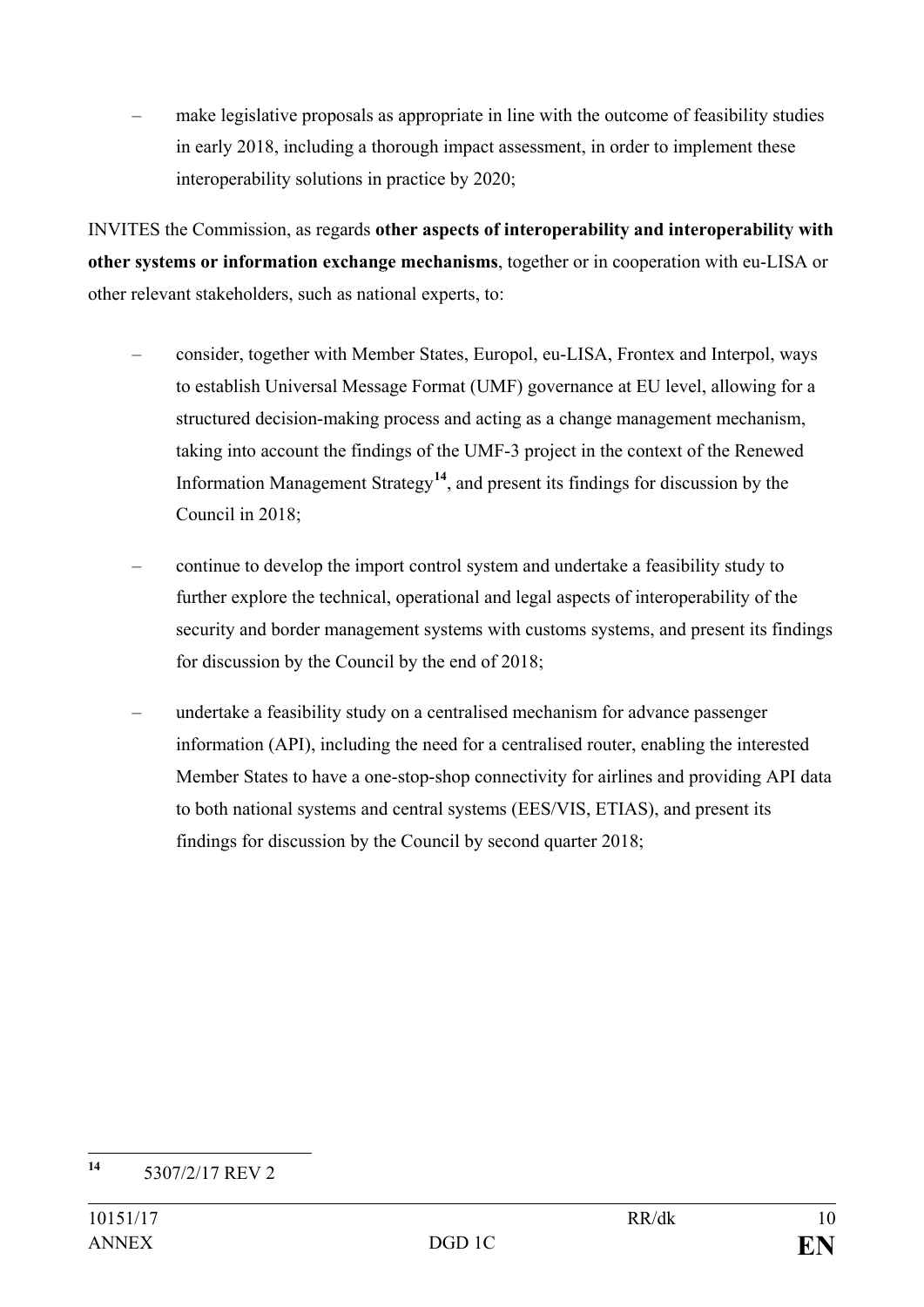- without prejudice to the need for the full implementation of the EU PNR Directive, consider extending the feasibility study for the implementation of a centralised API router and also analyse its use for passenger name records (PNR), enabling the interested Member States to have a one-stop-shop connectivity for airlines and providing PNR data to national systems once Member States have implemented the EU PNR Directive, and present its findings for discussion by the Council by the end 2018;
- strengthen the access of EU JHA agencies to various EU information systems according to their respective mandates, and ensure that agencies use their right of access to the fullest possible extent, while ensuring that data owned by a Member State is not shared without that Member State's consent;

INVITES Europol to continue its work on the project 'Querying Europol Systems' (QUEST), including in support of the development of national single-search interfaces, and ensure the facilitation of the roll-out to Member States by the end of 2018;

CONSIDERING that, in the context of **improving cross-border information exchange between judicial authorities**, pursuant to the Progress Report from the Commission Services following the Council Conclusions on improving criminal justice in cyberspace, the communication of requests for e-evidence and the responses thereto should be conducted through e-CODEX, and the urgent need to establish a sustainable framework in terms of the full lifecycle of development and operational management of e-CODEX in the interest of participating authorities;

INVITES the Commission to present a proposal for ensuring the sustainability of e-CODEX, providing the necessary legal and technical arrangements enabling eu-LISA to ensure its maintenance and interoperability, so as to allow this agency to host e-CODEX solutions by the end of 2018;